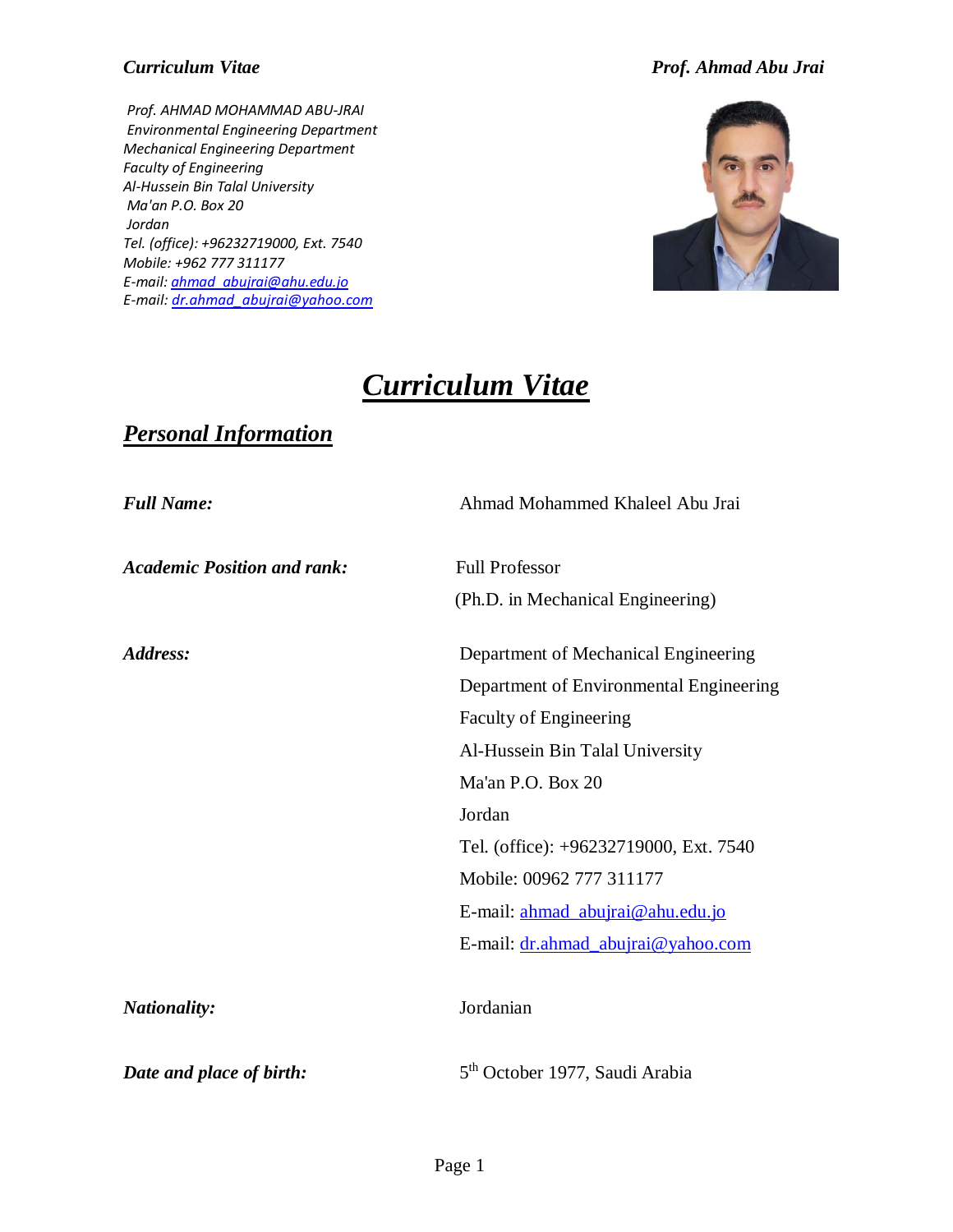| <i><b>Education</b></i> |                                                     |
|-------------------------|-----------------------------------------------------|
| <u> 2004 – 2007:</u>    | Ph.D. Degree in Mechanical Engineering              |
|                         | Mechanical and Manufacturing Engineering Department |
|                         | Engineering school                                  |
|                         | University of Birmingham                            |
|                         | United Kingdom.                                     |
| $2000 - 2002$ :         | M.Sc. Degree in Mechanical Engineering, average of  |
|                         | 3.94 out of 4.00 rating (Excellent)                 |
|                         | <b>Mechanical Engineering Department</b>            |
|                         | Faculty of Engineering and Technology               |
|                         | University of Jordan                                |
|                         | Amman - Jordan                                      |
| <u> 1995 – 2000:</u>    | B.Sc. Degree in Mechanical Engineering, average of  |
|                         | 3.15 out of 4.00 rating (very good)                 |
|                         | <b>Mechanical Engineering Department</b>            |
|                         | Faculty of Engineering and Technology               |
|                         | University of Jordan                                |
|                         | Amman - Jordan                                      |
| <u> 1994 – 1995:</u>    | General Secondary Degree, Scientific Stream         |
|                         | Percentage average 91.6                             |
|                         | Ma'an Secondary school                              |
|                         | Ma'an, - Jordan.                                    |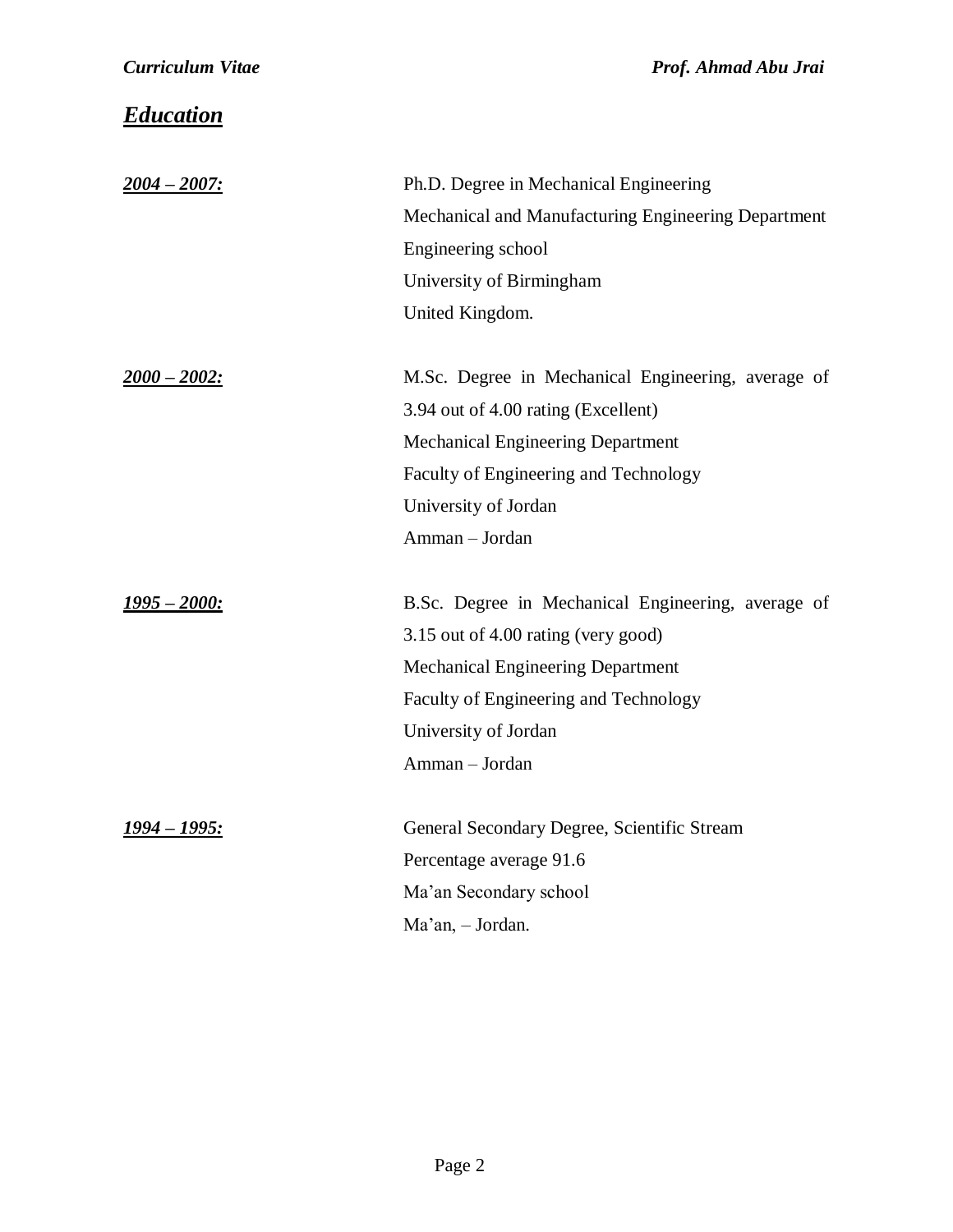## *Doctoral Program*

| P.h.D. Specific Field:     | Combustion Engines<br>and Air Pollution<br>Internal         |
|----------------------------|-------------------------------------------------------------|
|                            | (Selective Catalytic Reduction of Diesel Emissions)         |
| <b>Thesis Title:</b>       | Control of Diesel Engine $NOx$ Emissions by Selective       |
|                            | Catalytic Reduction and Exhaust Gas-Assisted Fuel           |
|                            | Reforming                                                   |
| <b>Thesis Contribution</b> |                                                             |
| and Field Weight:          | Concerns over global warming has in recent years led to     |
|                            | international government and industry efforts being         |
|                            | focused on the reduction of emissions of greenhouse         |
|                            | gases. In the area of automotive transport, the interest in |
|                            | more fuel-efficient technologies to achieve better fuel     |
|                            | and reduce $CO2$ emission has<br>been<br>economy            |
|                            | fundamental to the increasing popularity of the diesel      |
|                            | passenger car. The main aim of the work was to study        |
|                            | and improve the low temperature hydrocarbon selective       |
|                            | catalytic reduction (HC-SCR) of $NOx$ . The exhaust gas-    |
|                            | assisted fuel reforming has been also studied as a way to   |
|                            | improve the performance of SCR process by providing         |
|                            | $H_2$ -rich reformate gas.                                  |

## *Work Experience*

*Jun. 2018 – Present:* Member of board of trustees at The Hashemite University The Hashemite University Al-Zarqa – Jordan.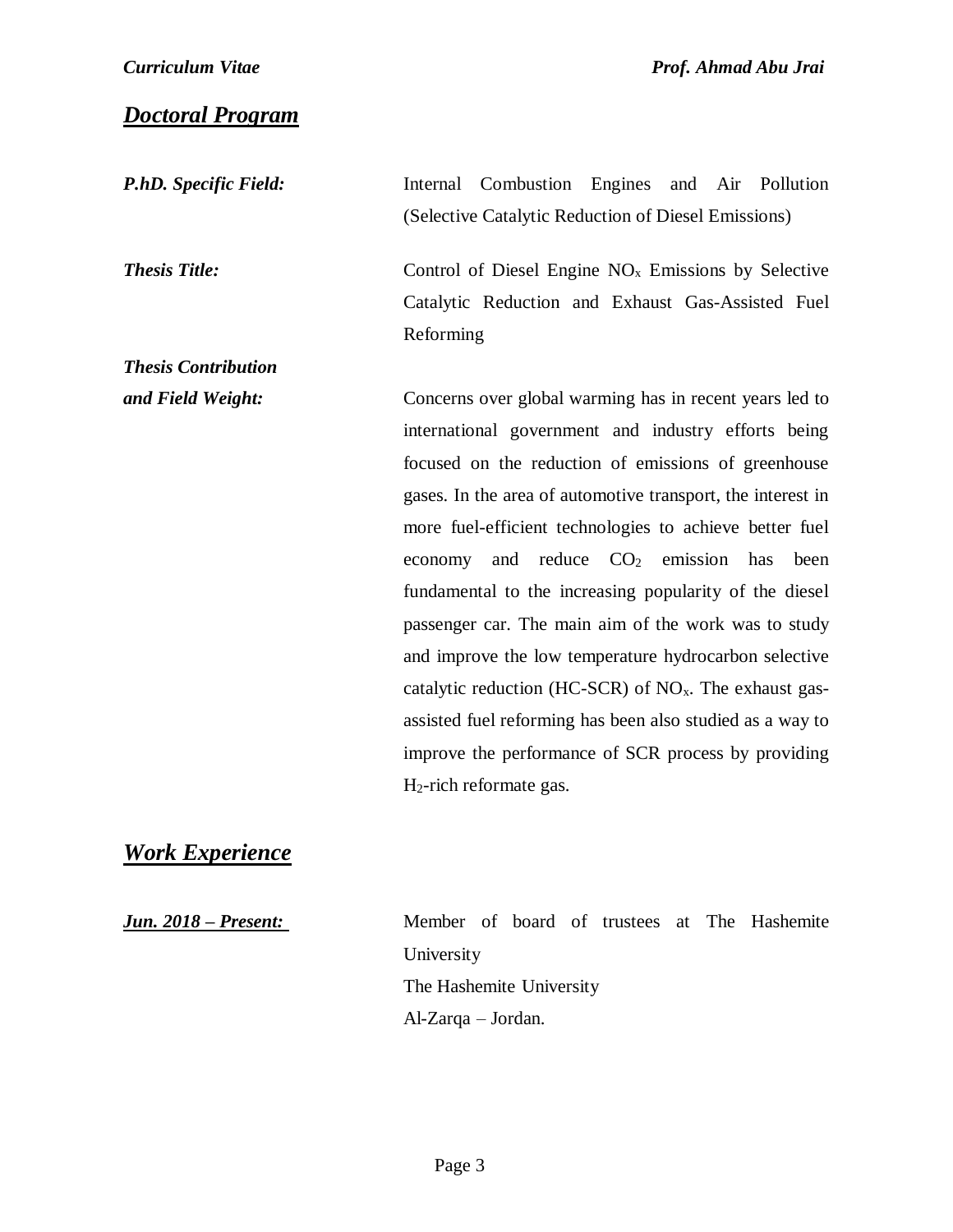| <u> May. 2017 – Present:</u>  | <b>Full Professor</b>                              |
|-------------------------------|----------------------------------------------------|
|                               | Department of Mechanical Engineering               |
|                               | Department of Environmental Engineering            |
|                               | Faculty of Engineering                             |
|                               | Al-Hussein Bin Talal University                    |
|                               | Ma'an - Jordan.                                    |
| <u>Sep. 2014 – Present:</u>   | Chairman of Admission and Registration Unit        |
|                               | Al-Hussein Bin Talal University                    |
| <u> Aug. 2013 – July 2014</u> | Fulbright visiting scholar                         |
|                               | Department of Mechanical and Aerospace Engineering |
|                               | Faculty of Engineering                             |
|                               | West Virginia University                           |
|                               | Morgantown - USA                                   |
| <u> Jan. 2012 – Present:</u>  | <b>Associate Professor</b>                         |
|                               | Department of Mechanical Engineering               |
|                               | Department of Environmental Engineering            |
|                               | <b>Faculty of Engineering</b>                      |
|                               | Al-Hussein Bin Talal University                    |
|                               | $Ma'an - Jordan$ .                                 |
| <u> May 2007 – Jan 2012:</u>  | <b>Assistant Professor</b>                         |
|                               | Department of Environmental Engineering            |
|                               | <b>Faculty of Engineering</b>                      |
|                               | Al-Hussein Bin Talal University                    |
|                               | Ma'an - Jordan.                                    |
|                               |                                                    |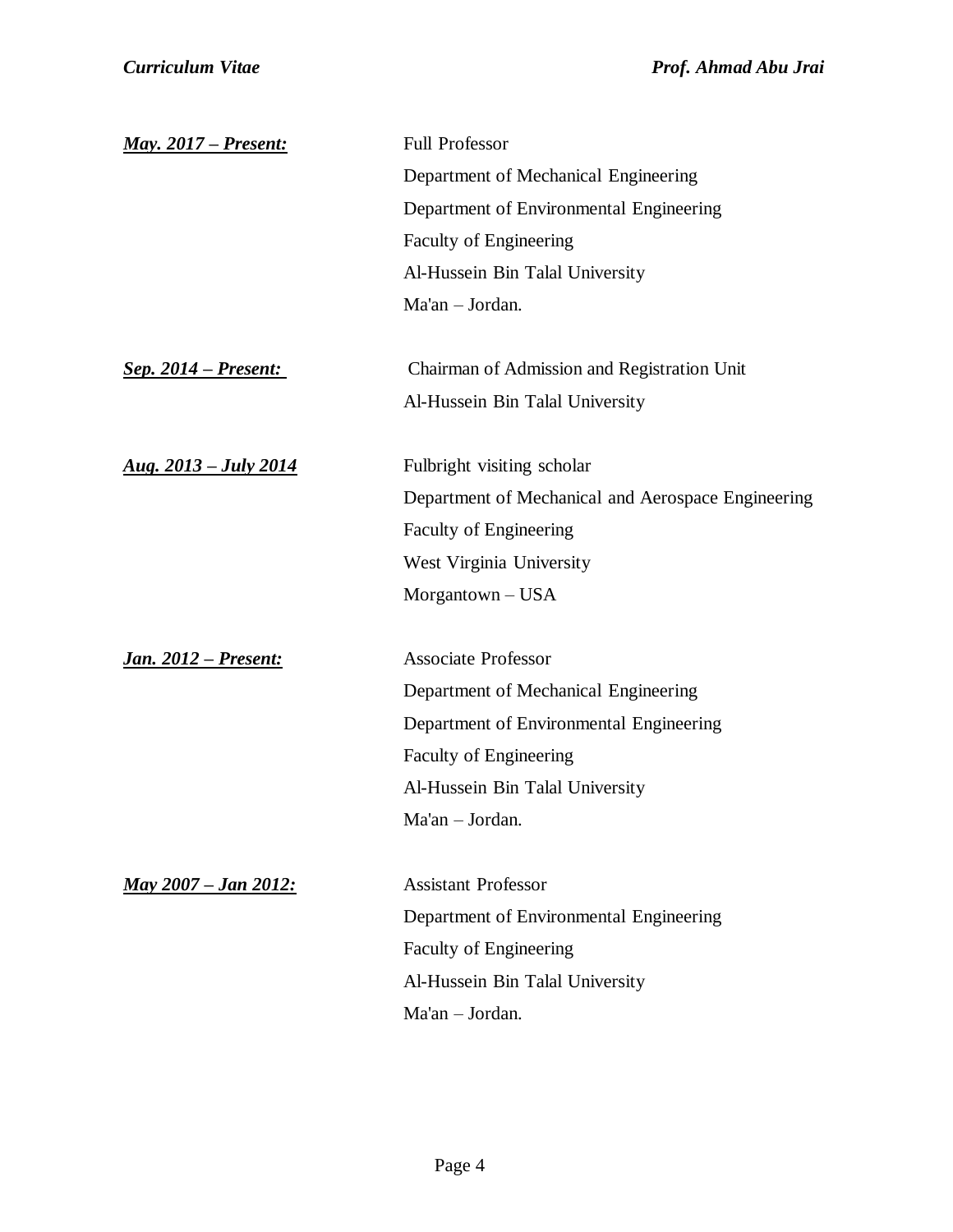| <u>Nov. 2009 – Sept. 2010:</u> | Vice Dean                                              |
|--------------------------------|--------------------------------------------------------|
|                                | <b>Studentship Affairs</b>                             |
|                                | Al-Hussein Bin Talal University                        |
|                                | Ma'an - Jordan.                                        |
| Sept. 2008 – Sept. 2010:       | Chairman of Environmental Engineering Department       |
|                                | Faculty of Engineering                                 |
|                                | Al-Hussein Bin Talal University                        |
|                                | Ma'an - Jordan.                                        |
| <u>Feb. 2004 – May 2007:</u>   | Teaching Assistant<br>"Small<br>group teaching<br>for  |
|                                | Refrigeration and Air conditioning courses"            |
|                                | Mechanical and Manufacturing Engineering Department    |
|                                | Engineering school                                     |
|                                | University of Birmingham                               |
|                                | United Kingdom.                                        |
| <u>Feb. 2004 – May 2007:</u>   | Teaching Assistant and demonstration work for (Heat    |
|                                | and mass transfer, Refrigeration and air conditioning, |
|                                | Fluid mechanics, Thermodynamics) laboratories.         |
|                                | Mechanical and Manufacturing Engineering Department    |
|                                | Engineering school                                     |
|                                | University of Birmingham                               |
|                                | United Kingdom.                                        |
| Feb. 2001 – June 2002:         | <b>Research Assistant</b>                              |
|                                | <b>Mechanical Engineering Department</b>               |
|                                | Faculty of Engineering and Technology                  |
|                                | University of Jordan                                   |
|                                | Amman - Jordan                                         |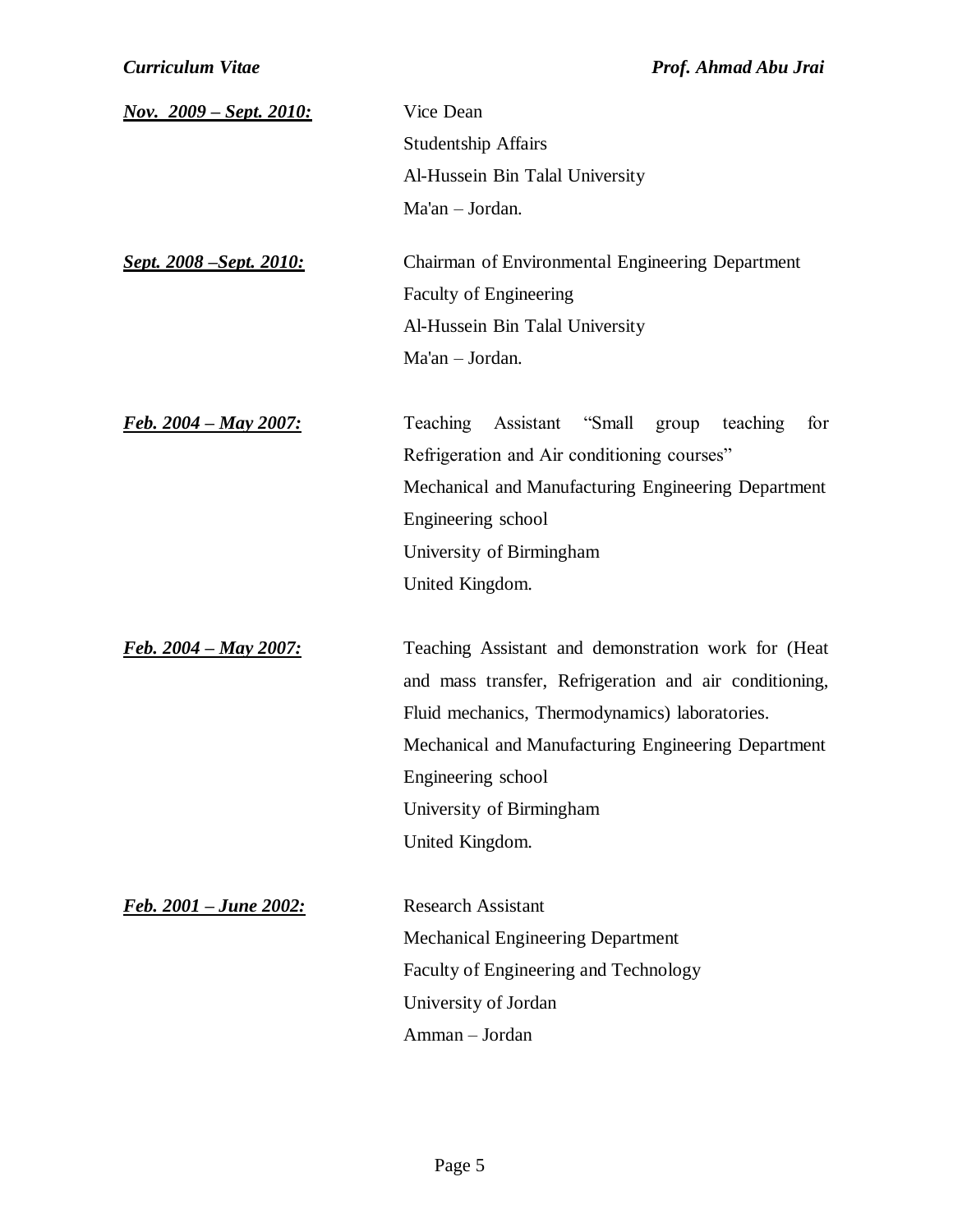| <u>June 2000 – June 2002:</u> | Teaching Assistant for (Heat transfer, Power plants, |
|-------------------------------|------------------------------------------------------|
|                               | Modern Control, and Internal Combustion Engines)     |
|                               | courses.                                             |
|                               | <b>Mechanical Engineering Department</b>             |
|                               | Faculty of Engineering and Technology                |
|                               | University of Jordan                                 |
|                               | Amman – Jordan                                       |
|                               |                                                      |

*June 2000 – June 2002:* Teaching Assistant and demonstration work for (Fluid mechanics and Thermodynamics) laboratories. Mechanical Engineering Department Faculty of Engineering and Technology University of Jordan Amman – Jordan

*Awards and Honours*

◆ 2007, AUSTIN ROVER Prize

*Training and Courses*

*Feb. 2005:* Technical Paper and Report Writing Engineering school University of Birmingham United Kingdom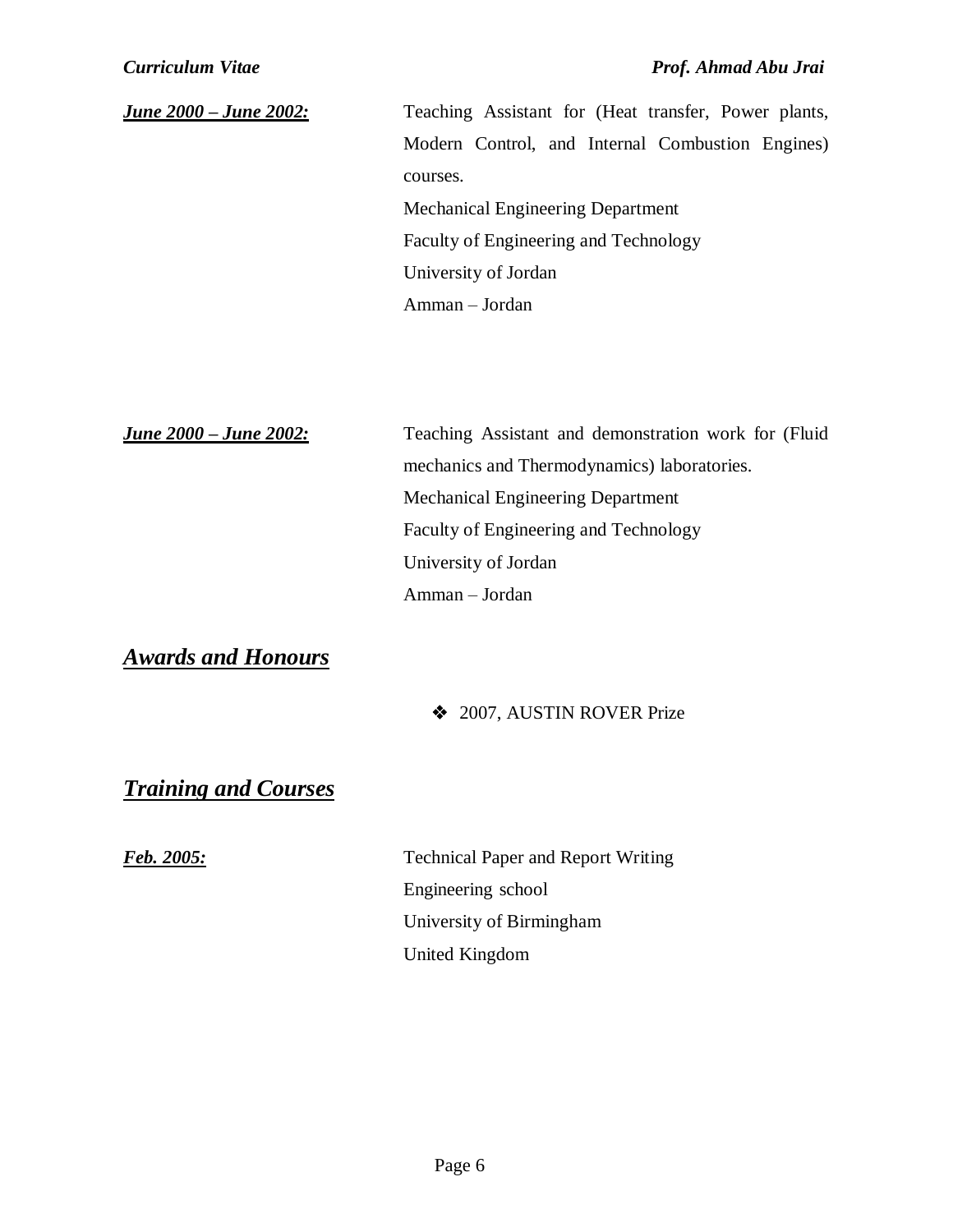| <u> April 2004 – May 2004:</u>        | Comprehensive course in Education Skills             |
|---------------------------------------|------------------------------------------------------|
|                                       | <b>Education School</b>                              |
|                                       | University of Birmingham                             |
|                                       | United Kingdom                                       |
|                                       |                                                      |
| <b>April 2004:</b>                    | <b>Laboratory Demonstration</b>                      |
|                                       | Engineering school                                   |
|                                       | University of Birmingham                             |
|                                       | United Kingdom                                       |
|                                       |                                                      |
| <u>Feb. 2004:</u>                     | <b>Engineering Safety</b>                            |
|                                       | Engineering school                                   |
|                                       | University of Birmingham                             |
|                                       | <b>United Kingdom</b>                                |
| <u><b>July 1999 – Sept. 1999:</b></u> | Practical engineering training, "fluid mechanics and |
|                                       | laser techniques"                                    |
|                                       | University of Friberg                                |
|                                       | Germany.                                             |

## *Taught Courses:*

| Introduction to Environmental Engineering. | Numerical Methods.           |
|--------------------------------------------|------------------------------|
| Environmental Issues.                      | Environmental Legislations.  |
| Materials Science and Engineering.         | Solid Waste Management.      |
| Air Pollution.                             | Control of Air Pollution.    |
| Solar Engineering Technologies.            | Internal combustion Engines. |
| Statics.                                   | Dynamics.                    |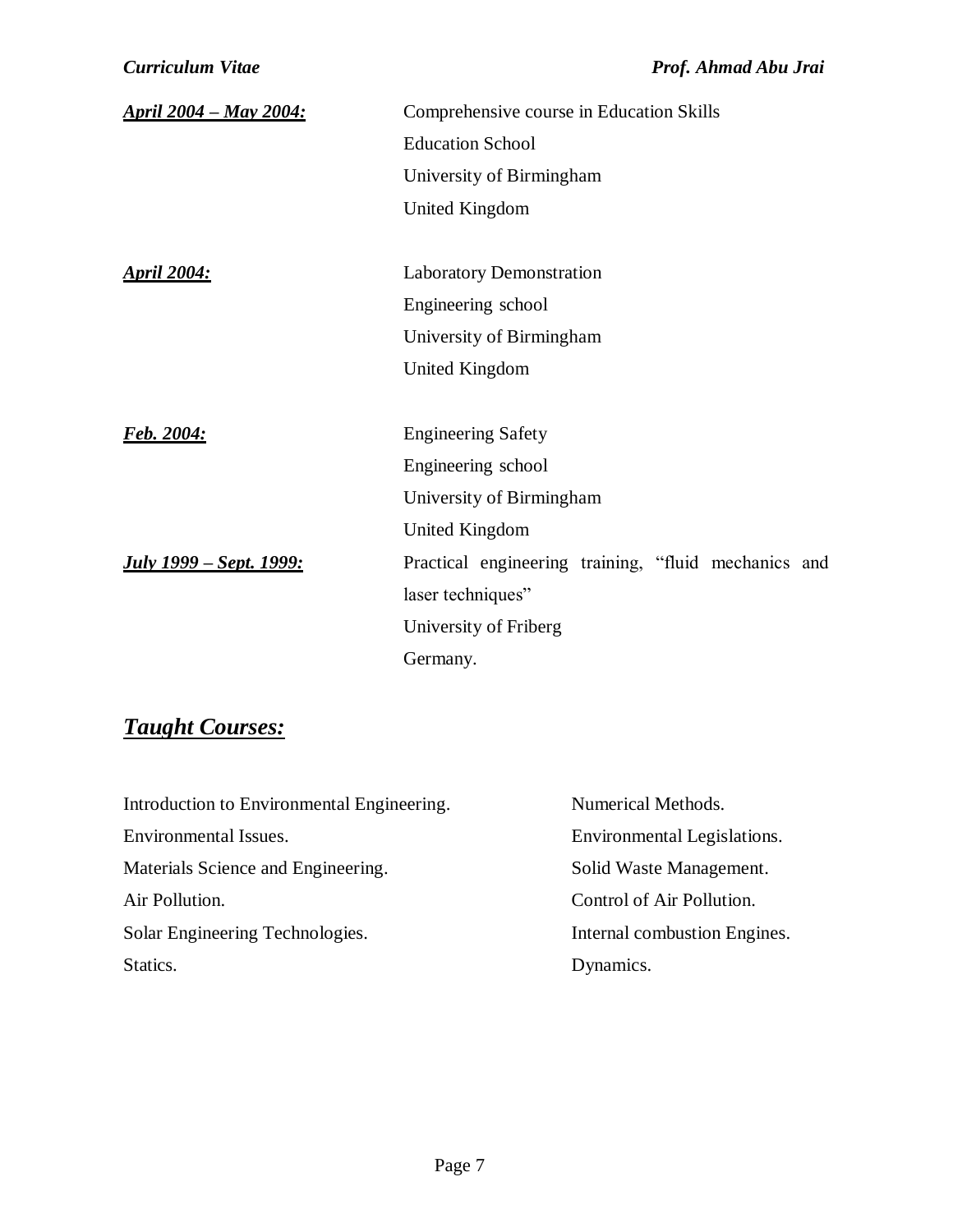## *Current Research Interests*

- **1.** Future internal combustion engine as a thermochemical system
- **2.** Effect of reformed gases on the selective catalytic reduction of diesel emissions (mainly NOx)
- **3.** Environmental catalysts and catalytic systems
- **4.** Combustion and emission control
- **5.** Hydrogen reforming
- **6.** Alternative fuels (Biofules)
- **7.** Spray laser diagnostics

#### *Research Activities*

| <b>July 2017:</b>    | Member of the Scientific and Technical Committee of |
|----------------------|-----------------------------------------------------|
|                      | the 4th International Conference on Energy<br>and   |
|                      | Environment Research (ICEER 2017).                  |
|                      | Porto, Portugal                                     |
|                      |                                                     |
| June 2015– Sep 2015: | Scientific research visit                           |
|                      | Spray laser diagnostics                             |
|                      | Institute of Thermodynamics                         |
|                      | <b>Friedrich Alexander University</b>               |
|                      | Erlangen, Germany                                   |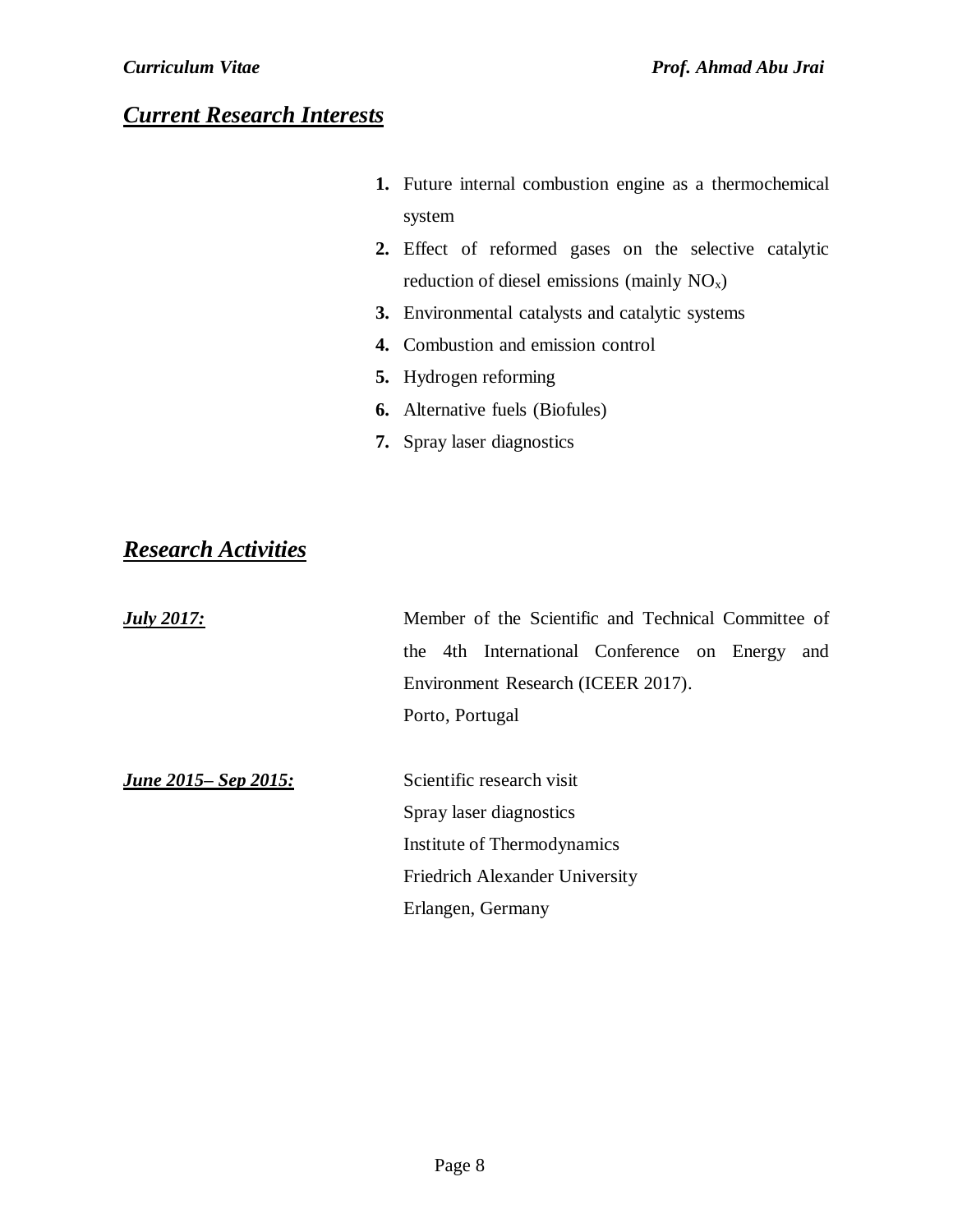| <u> Aug. 2013 – July 2014</u> | Fulbright visiting scholar                           |
|-------------------------------|------------------------------------------------------|
|                               | Scientific research visit                            |
|                               | "Diesel fuel exhaust gas-reformer for on-board $H_2$ |
|                               | production to improve the HC-SCR catalyst NOx        |
|                               | reduction activity and performance of the combustion |
|                               | process".                                            |
|                               | Department of Mechanical and Aerospace Engineering   |
|                               | Faculty of Engineering                               |
|                               | West Virginia University                             |
|                               | Morgantown - USA                                     |
| <u>June 2012– Aug 2012:</u>   | Scientific research visit                            |
|                               | Spray laser diagnostics                              |
|                               | Institute of Thermodynamics                          |
|                               | Friedrich Alexander University                       |
|                               | Erlangen, Germany                                    |
| <u>June 2011 – July 2011:</u> | Scientific research visit                            |
|                               | "Reaction chain study of spray and combustion"       |
|                               | processes for direct injection spark ignition (DISI) |
|                               | engines (Spray laser diagnostics)"                   |
|                               | Institute of Thermodynamics                          |
|                               | Friedrich Alexander University                       |
|                               | Erlangen, Germany                                    |
| <b>May 2009- Present:</b>     | External Examiner for Ph.D. theses                   |
|                               | <b>External Examiner for MSc. theses</b>             |
|                               | University of Jordan, Jordan                         |
|                               | University of Birmingham, UK                         |
|                               | Friedrich Alexander University, Germany              |
|                               |                                                      |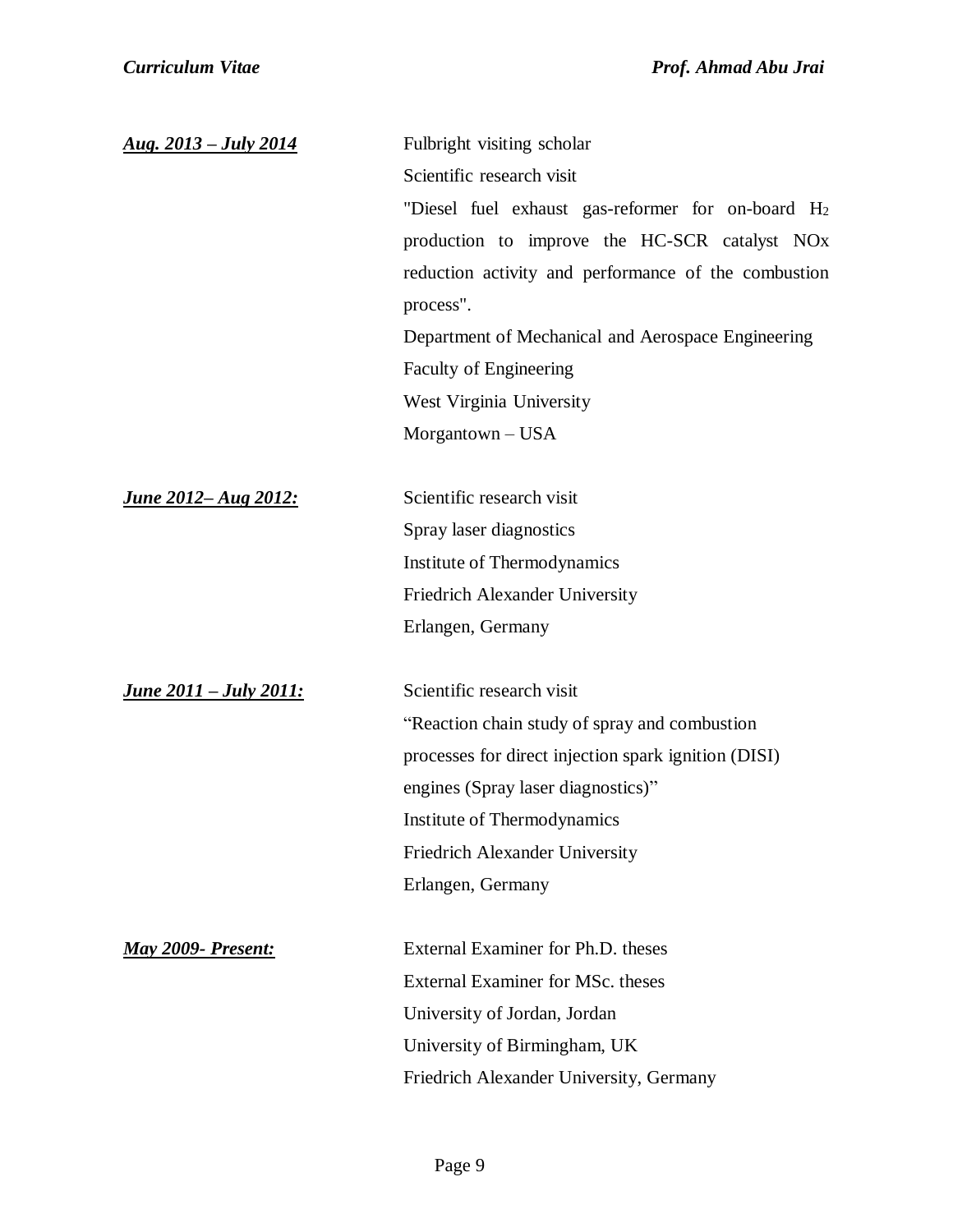| <u> June 2009 – Aug 2009:</u>   | Scientific research visit                                 |
|---------------------------------|-----------------------------------------------------------|
|                                 | "Hydrogen combustion (optical technique)"                 |
|                                 | Institute of Thermodynamics                               |
|                                 | Friedrich Alexander University                            |
|                                 | Erlangen, Germany                                         |
| <u> June 2008 – Aug 2008:</u>   | Scientific research visit                                 |
|                                 | "Adiabatic premixed combustion in a porous inert media    |
|                                 | under high pressure and temperature"                      |
|                                 | Institute of Fluid mechanics                              |
|                                 | Friedrich Alexander University                            |
|                                 | Erlangen, Germany                                         |
| <u> 2017 – Present:</u>         | Reviewer for Journal of Energies                          |
| <u> 2017 – Present:</u>         | Reviewer for Chemical Engineering Journal                 |
| <u> 2011 – Present:</u>         | Reviewer for International Journal of Hydrogen Energy     |
| <u> 2010 – Present:</u>         | <b>Reviewer for Fuel Journal</b>                          |
| <u> 2010 – Present:</u>         | Reviewer for Energy and Fuel Journal                      |
| <u> 2008 – Present:</u>         | Reviewer for Energy Conversion and Management             |
|                                 | Journal                                                   |
| <b>International Projects</b>   |                                                           |
| <u> April 2015 – June 2017:</u> | Team member of the Mediterranean partner (Al-Hussein      |
|                                 | Bin Talal University) in eQTeL Project "Enhancing         |
|                                 | Quality of Technology-Enhanced Learning at Jordanian      |
|                                 | Universities" which is approved by the European           |
|                                 | Commission within the framework of the TEMPUS             |
|                                 | program; the wider objective of the project is to promote |
|                                 | reform of higher education in Jordan through<br>the       |
|                                 | introduction of national quality assurance system for     |
|                                 | technology-enhanced learning.                             |

Princess Sumaya University for Technology Jordan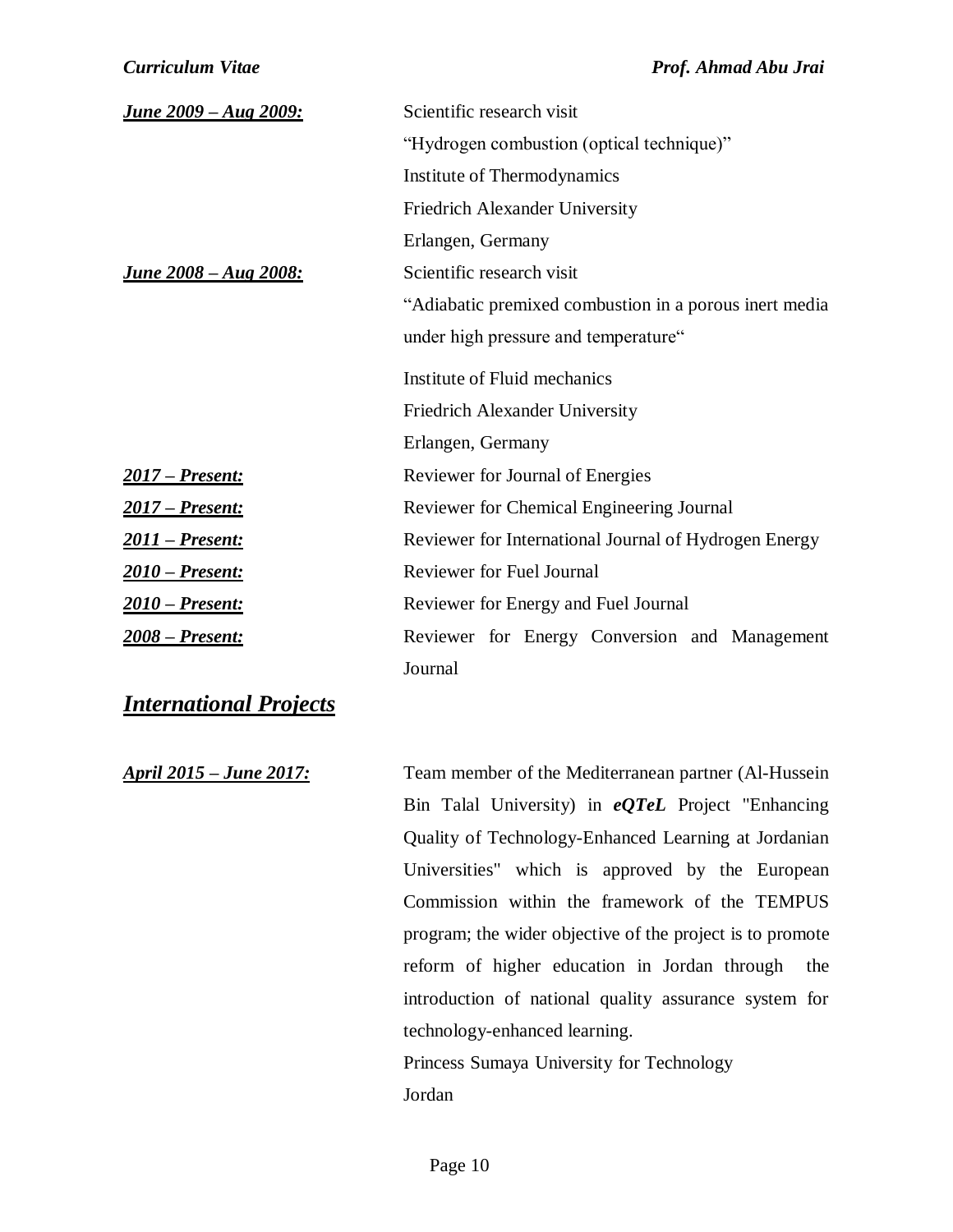## *Sep 2009 – Sep 2010:* Representative of the Mediterranean partner (Al-Hussein Bin Talal University) in *SERMANTEQ* Project, which is funded by the European Commission within the framework of the [TEMPUS](http://www.europe-education-formation.fr/tempus.php) program; the purpose of this project is to modernize the curricula of higher education by creating new programs or courses, and to increase service capabilities for students by promoting openness towards society. Grenoble University - France

### *Funded Scientific Research Projects*

- Biodiesel production from waste cooking oil: yield and environmental aspects (\$ 15000) Al-Hussein Bin Talal University (Scientific Research Support Fund), 2008.
- Combustion characteristics and engine emissions for diesel engine fitted with REGR and fueled with biodiesel blends (\$ 200000) Ministry of Higher Education (Scientific Research Support Fund), 2009.

#### *Memberships*

- **1-** Jordan Engineers Association, Jordan
- **2-** Jordan Environment Society, Jordan
- **3-** Society of Automotive Engineers, USA
- **4-** American Society of Heating, Refrigerating, and Air-Conditioning Engineers (ASHRAE), USA.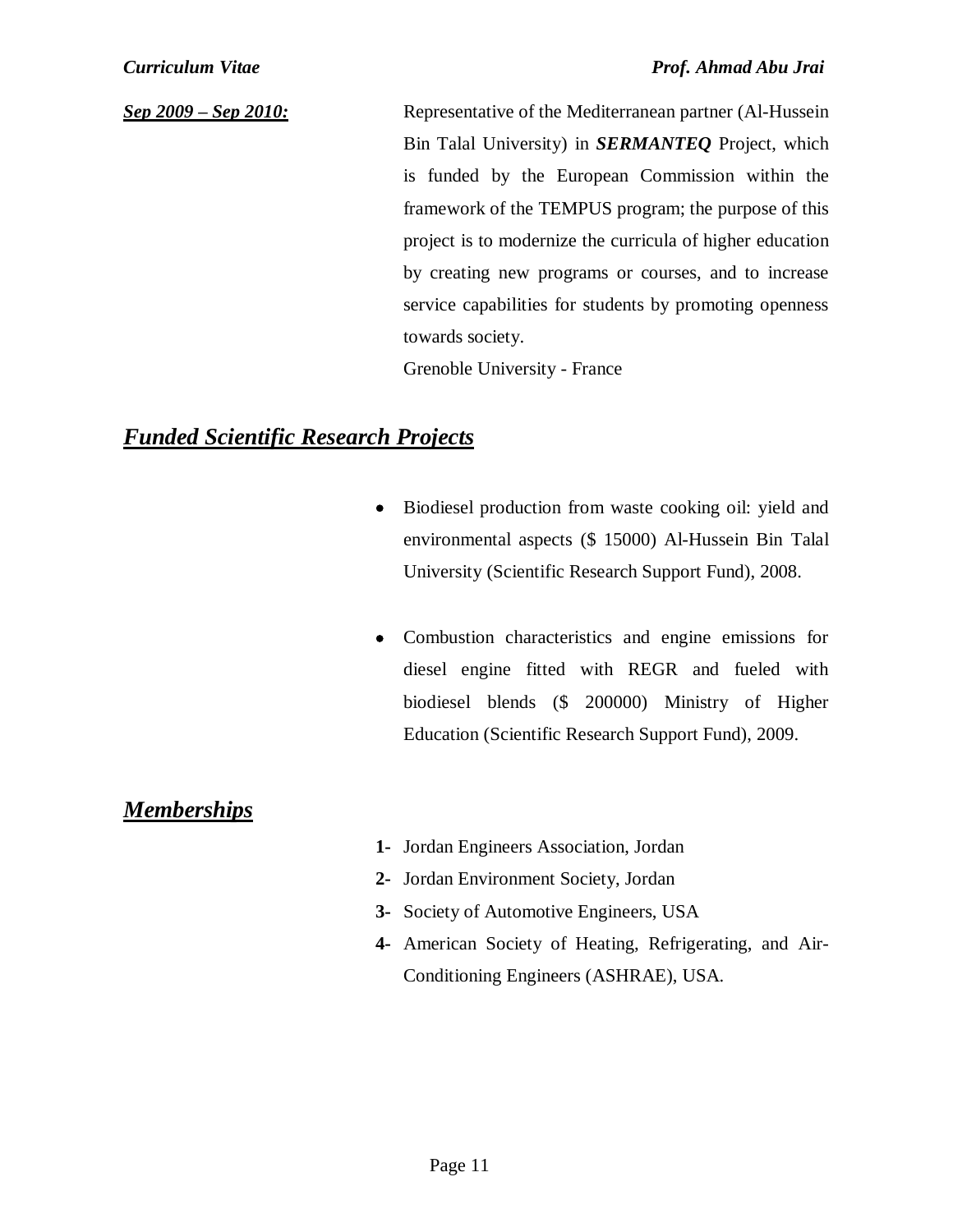## *List of publications*

### *1. Published journal papers*

**1.** Hasan A. , Al-Rawashdeha H. , Al-Muhtaseb A., **Abu-Jrai A.** , Ahmad R., Zeaiterd J." Impact of changing combustion chamber geometry on emissions, and combustion characteristics of a single cylinder SI (spark ignition) engine fueled with ethanol/gasoline blends". *Fuel,* vol. 231, pp 197-203, *2018.*

**2.** Hasan A., Elghawia U., Al-Muhtaseb A., **Abu-Jrai A.**, Al-Rawashdeh H., Tsolakis A.

"Influence of composite after-treatment catalyst on particle-bound polycyclic aromatic hydrocarbons–vapor-phase emitted from modern advanced GDI engines". *Fuel,* vol. 222, pp 424-433, *2018.*

**3.** Hasan A., **Abu Jrai A.**, Al-Muhtaseb A., Jamil F. "Impact of EGR and engine speed on HCCI engine performance and tail pipe emissions". *Energy Procedia*, Vol. 136, pp. 208-212, *2017.*

**4.** Al-Khashman O., Alnawafleh H., **Abu Jrai A.**, Al-Muhtaseb A. "Monitoring and Assessing of Spring Water Quality in Southwestern Basin of Jordan". *Open Journal of Modern Hydrology*, Vol. 7, pp. 331-349, *2017.*

**5.** Jamil F., Saxena S., Al-Muhtaseb A., Baawain M., Al-Abri M., Viswanadham N., Kumar G., **Abu-Jrai A.**"Valorization of waste "date seeds" bio-glycerol for synthesizing oxidative green fuel additive". *Journal of Cleaner Production,* vol. 165, pp 1090-1096, *2017.*

**6. Abu Jrai A.**, Jamil F., Al-Muhtaseb A., Baawain M., Al-Haj L., Al-Hinai M., Al-Abri M., Rafiq S."Valorization of waste Date pits biomass for biodiesel production in presence of green carbon catalyst". *Energy Conversion and Management,* vol. 135, pp 236-243, *2017.*

**7. Abu-Jrai A.**, Al-Muhtaseb A., Hasan A.."Combustion, performance, and selective catalytic reduction of NO<sub>x</sub> for a diesel engine operated with combined tri fuel  $(H_2, CH^4, and)$ conventional diesel)". *Energy,* vol. 119, pp 901-910, *2017.*

**8.** Hasan A., **Abu Jrai A.**, Al-Muhtaseb A., Tsolakis A., Hongming X. "Formaldehyde, acetaldehyde and other aldehyde emissions from HCCI/SI gasoline engine equipped with prototype catalyst". *Fuel*, vol. 175, pp 249-256, *2016.*

**9.** Hasan A., **Abu Jrai A.**, Al-Muhtaseb A., Tsolakis A., Hongming X. "HC, CO and NOx emissions reduction efficiency of a prototype catalyst in gasoline bi-mode SI/HCCI engine". *Journal of Environmental Chemical Engineering*, vol. 4, pp 2410-2416, *2016.*

**10.** Hasan A., **Abu Jrai A.**, Turner D., Tsolakis A., Golunski S., Herreros J. "Control of harmful hydrocarbon species in the exhaust of modern advanced GDI engines". *Atmospheric Environment*, vol. 129, pp 210-217, *2016.*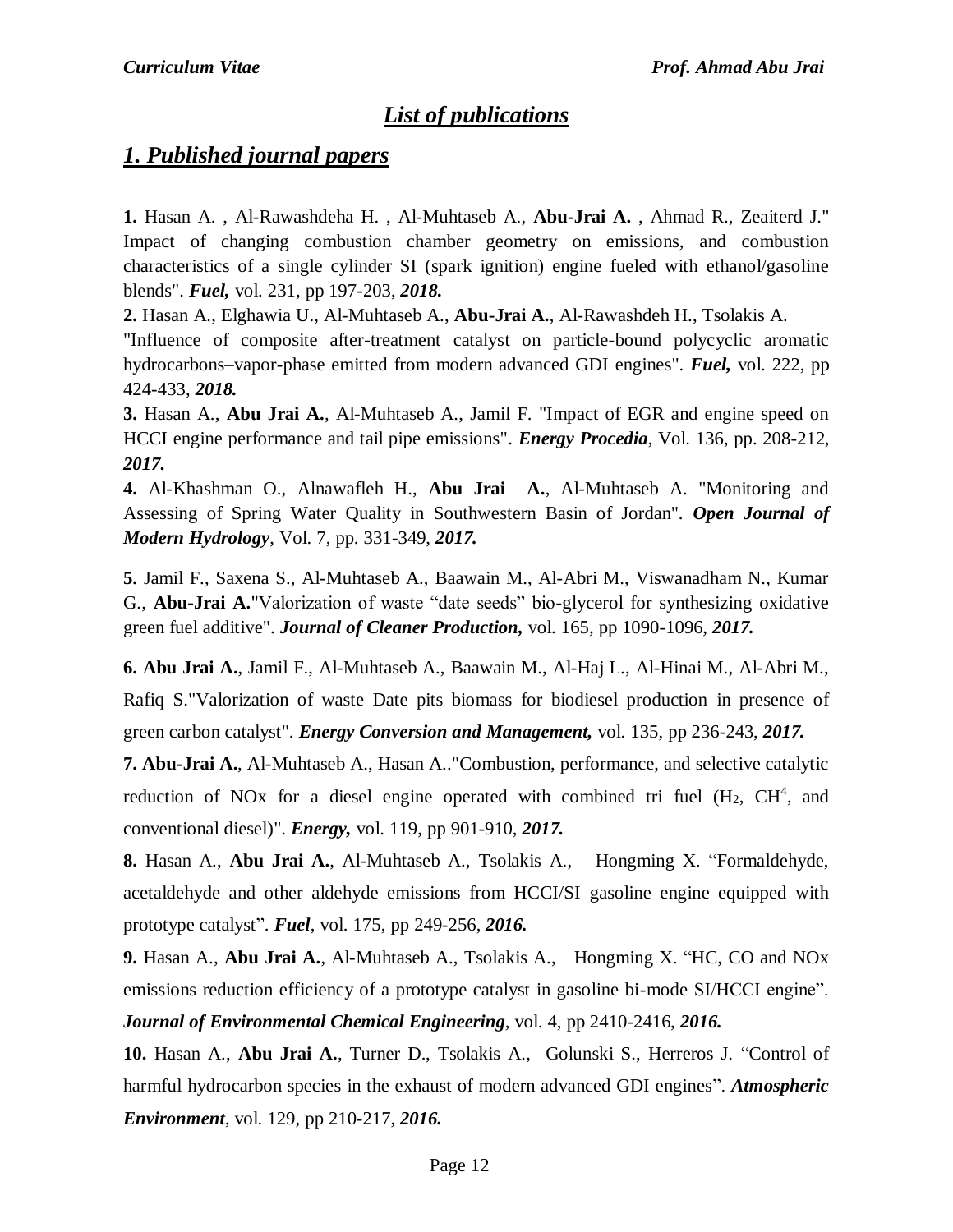**11.** Hasan A., **Abu Jrai A.**, "Emissions Reduction of Regulated and Unregulated Hydrocarbon, Gases in Gasoline Bi-mode SI/HCCI Engine by TWC Converter". *Journal of Applied Mechanical Engineering, ISSN:2168-9873, 2016.*

**12.** Al-Samari A., Clark N., **Abu-Jrai Ahmad** "Look-ahead model for hybrid truck fuel economy improvement, standard and real word driving cycles' condition" *Diyala Journal for Engineering Sciences,* vol. 8, pp 641-656, *2015.*

13. Abu-Jrai A., Jehad A. Yamin etl "NOx removal efficiency and N<sub>2</sub> selectivity during selective catalytic reduction processes over Al<sub>2</sub>O<sub>3</sub> supported highly cross-linked polyethylene catalysts" *Journal of Industrial and Engineering Chemistry,* vol. 20, pp 1650-1655, *2014.*

**14.** Malek Alkasrawi , **Ahmad Abu-Jrai**, Ala'a H. Al-Muhtaseb "Simultaneous saccharification and fermentation process for ethanol production from steam-pretreated softwood: Recirculation of condensate streams" *Chemical Engineering Journal,* vol. 225, pp 574-579, *2013.*

**15. Abu-Jrai A.**, Yamin J., Al-Muhtaseb A., Hararah M. **"**Combustion characteristics and engine emissions of a diesel engine fueled with diesel and treated waste cooking oil blends". *Chemical Engineering Journal*, vol. 172, pp 129-136, *2011***.**

**16.** Bakry A., Al-Salaymeh A., Al-Muhtaseb A., **Abu-Jrai A**., Trimis D. "Adiabatic premixed combustion in a gaseous fuel porous inert media under high pressure and temperature: Novel flame stabilization technique". *Fuel*, vol.. 90, pp 647-658, *2011***.**

**17.** Bakry A., Al-Salaymeh A., Al-Muhtaseb Ala H., **Abu-Jrai A.**, Trimis D. "CO and NO<sup>x</sup> emissions in porous inert media (PIM) burner system operated under elevated pressure and inlet temperature using a new flame stabilization technique". *Chemical Engineering Journal*, vol. 165, pp 589-596, *2010***.**

**18.** Tsolakis A., Torbati R., Megaritis A., **Abu-Jrai A.,** "Low load dual fuel CI engine operation with on-board reformer and diesel oxidation catalyst; Effects on engine performance and emissions". *Energy & Fuels*, vol. 24, pp. 302-308, *2010***.**

**19.** Bakry A., Al-Salaymeh A., Al-Muhtaseb A., **Abu-Jrai A.**, Trimis D., Durst F. "Low-Emission Premixed Porous Inert Media (PIM) Burner System Fueled with Vegetable (Rapeseed) Oil Using a Flow Velocity Flame Stabilization Technique". *Energy & Fuels*, vol.. 24, pp 288-294, *2010***.**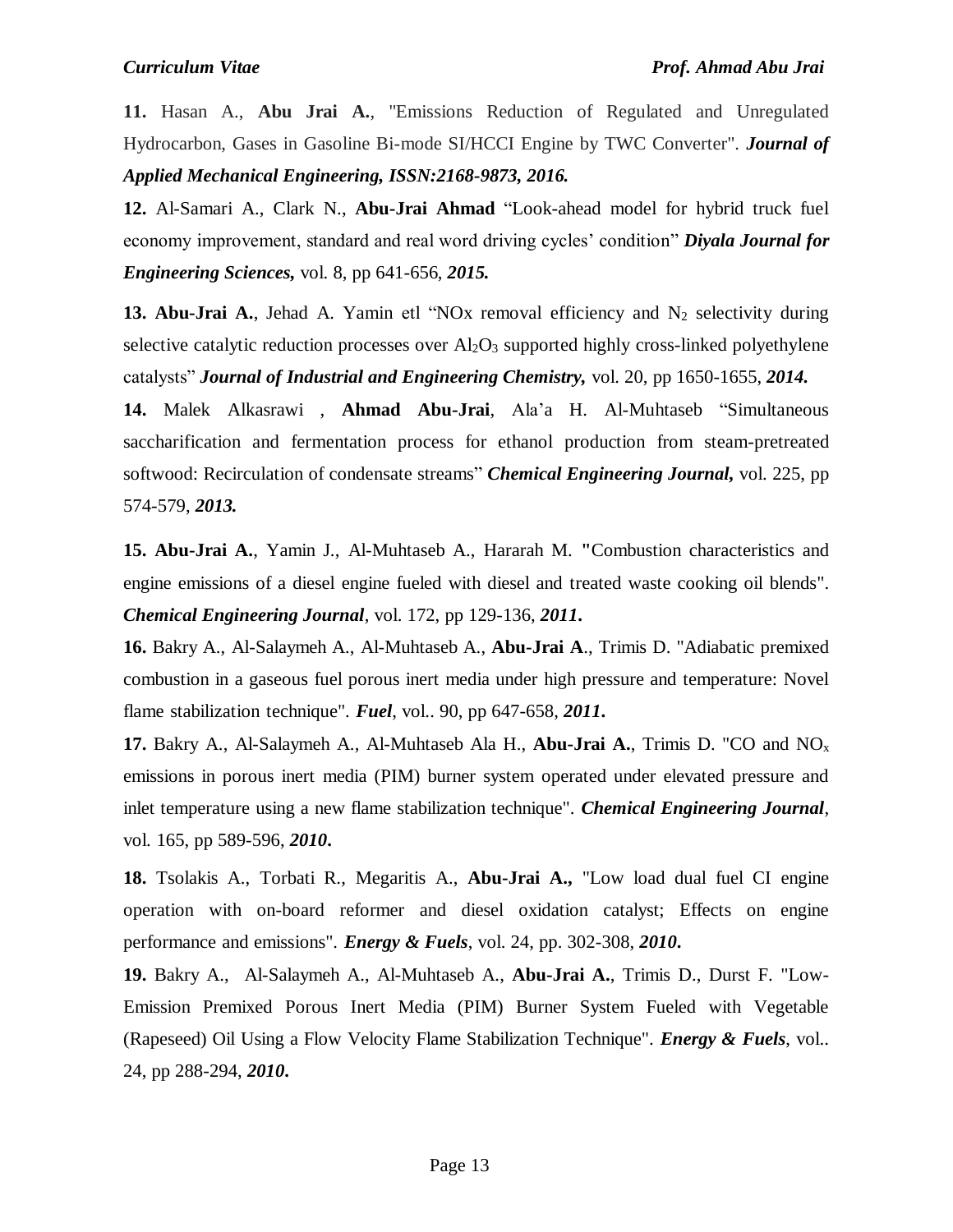**20. Abu-Jrai A.**, J. Rodríguez-Fernández, A. Tsolakis, A. Megaritis, K. Theinnoi, R.F. Cracknell, R.H. Clark ["Performance, combustion and emissions of a diesel engine operated](http://www.sciencedirect.com/science?_ob=ArticleURL&_udi=B6V3B-4V7CYFP-1&_user=4731468&_coverDate=12%2F26%2F2008&_alid=847549654&_rdoc=1&_fmt=high&_orig=search&_cdi=5726&_sort=d&_docanchor=&view=c&_ct=4&_acct=C000064618&_version=1&_urlVersion=0&_userid=4731468&md5=550c8c79732591d1d552d0a3008807ca)  [with reformed EGR. Comparison of diesel and GTL fuelling"](http://www.sciencedirect.com/science?_ob=ArticleURL&_udi=B6V3B-4V7CYFP-1&_user=4731468&_coverDate=12%2F26%2F2008&_alid=847549654&_rdoc=1&_fmt=high&_orig=search&_cdi=5726&_sort=d&_docanchor=&view=c&_ct=4&_acct=C000064618&_version=1&_urlVersion=0&_userid=4731468&md5=550c8c79732591d1d552d0a3008807ca). *Fuel*, vol.. 88, pp 1031-1041, *2009***.**

**21. Abu-Jrai A**., Tsolakis A., Theinnoi K. Megaritis A. Golunski S. "Diesel exhaust-gas reforming for H<sup>2</sup> addition to an aftertreatment unit". *Chemical Engineering Journal*, vol. 141, pp. 290-297, *2008***.**

**22. Abu-Jrai A**., Tsolakis A. Megaritis A. "The influence of  $H_2$  and CO on diesel engine combustion characteristics, exhaust gas emissions, and aftertreatment selective catalytic  $NO<sub>x</sub>$ reduction*". International Journal of Hydrogen Energy*, vol. 32, pp. 3565- 3571*, 2007*.

23. Abu-Jrai A., Tsolakis A. "The effect of H<sub>2</sub> and CO on the selective catalytic reduction of NO<sup>x</sup> under real diesel engine exhaust conditions over Pt/Al2O3". *International Journal of Hydrogen Energy*, vol. 32, pp. 2073- 2080, *2007*.

**24. Abu-Jrai A.**, Tsolakis A., Theinnoi K., Cracknell R., Megaritis A., Wyszynski M., Golunski S. "Effect of GTL diesel fuels on combustion characteristics, engine emissions, and exhaust gas fuel reforming. "Comparative Study". *Energy & Fuels* vol. 20, pp. 2377-2384, *2006*.

#### *2. Conferences and SAE papers*

**1. Abu Jrai A.**, Jamil F., Al-Muhatseb A., Baawain M., Al-Abri M. "*Phoenix dactylifera* L. kernel oil as a source for fatty acid methyl esters". *The 2nd International Conference on Alternative Fuels and Energy: Future and Challenges – ICAFE 2017, At Daegu, South Korea, 2017.*

**2.** Al-Muhtaseb A. , Jamil F., Baawain M., Al-Hinai M., **Abu-Jrai A.**, "Synthesis of mesoporous carbon material from waste " Date seeds " and its application for " tertiary butylation " of phenol". *International Congress on Water, Waste and Energy Management., At Rome-Italy, 2016***.**